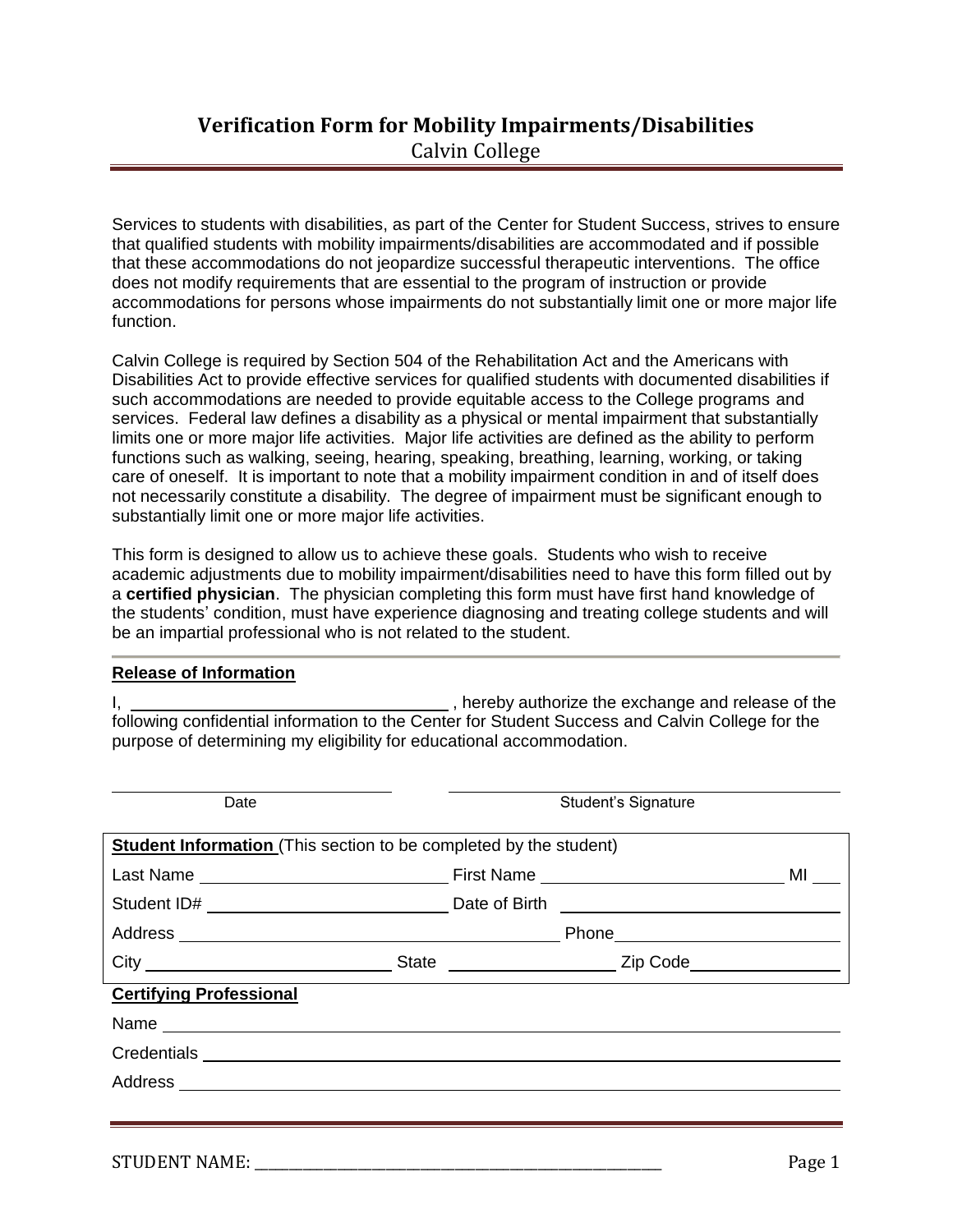### **Verification Form for Mobility Impairments/Disabilities** Calvin College

|                      | City __________________________________State _____________________________Zip Code _________________                                                                                                                                                                                                                              |
|----------------------|-----------------------------------------------------------------------------------------------------------------------------------------------------------------------------------------------------------------------------------------------------------------------------------------------------------------------------------|
|                      |                                                                                                                                                                                                                                                                                                                                   |
|                      | License/Certification number and state of license ______________________________                                                                                                                                                                                                                                                  |
|                      | Date of initial contact with student __________________Date of last contact _______________________                                                                                                                                                                                                                               |
|                      |                                                                                                                                                                                                                                                                                                                                   |
| Diagnosis:           |                                                                                                                                                                                                                                                                                                                                   |
|                      |                                                                                                                                                                                                                                                                                                                                   |
|                      |                                                                                                                                                                                                                                                                                                                                   |
|                      | Current medications including dosage and side effects __________________________                                                                                                                                                                                                                                                  |
|                      | Long-term treatment plan example and the contract of the contract of the contract of the contract of the contract of the contract of the contract of the contract of the contract of the contract of the contract of the contr                                                                                                    |
|                      | Prognosis for treatment plan. (Include likelihood of improvement or further deterioration and                                                                                                                                                                                                                                     |
|                      |                                                                                                                                                                                                                                                                                                                                   |
|                      | Prognosis for therapeutic interventions. (Include likelihood for improvement or further<br>deterioration and within what approximate time frame.)<br><u>example and sure and sure and sure and sure and sure and sure and sure and sure and sure and sure and sure and sure and sure and sure and sure and sure and sure and </u> |
|                      | Current compliance with therapeutic interventions: Yes □ No □ Other ____________<br>History of hospitalization example and the state of the state of the state of the state of the state of the state of the state of the state of the state of the state of the state of the state of the state of the state of t                |
| <b>STUDENT NAME:</b> | Page 2                                                                                                                                                                                                                                                                                                                            |